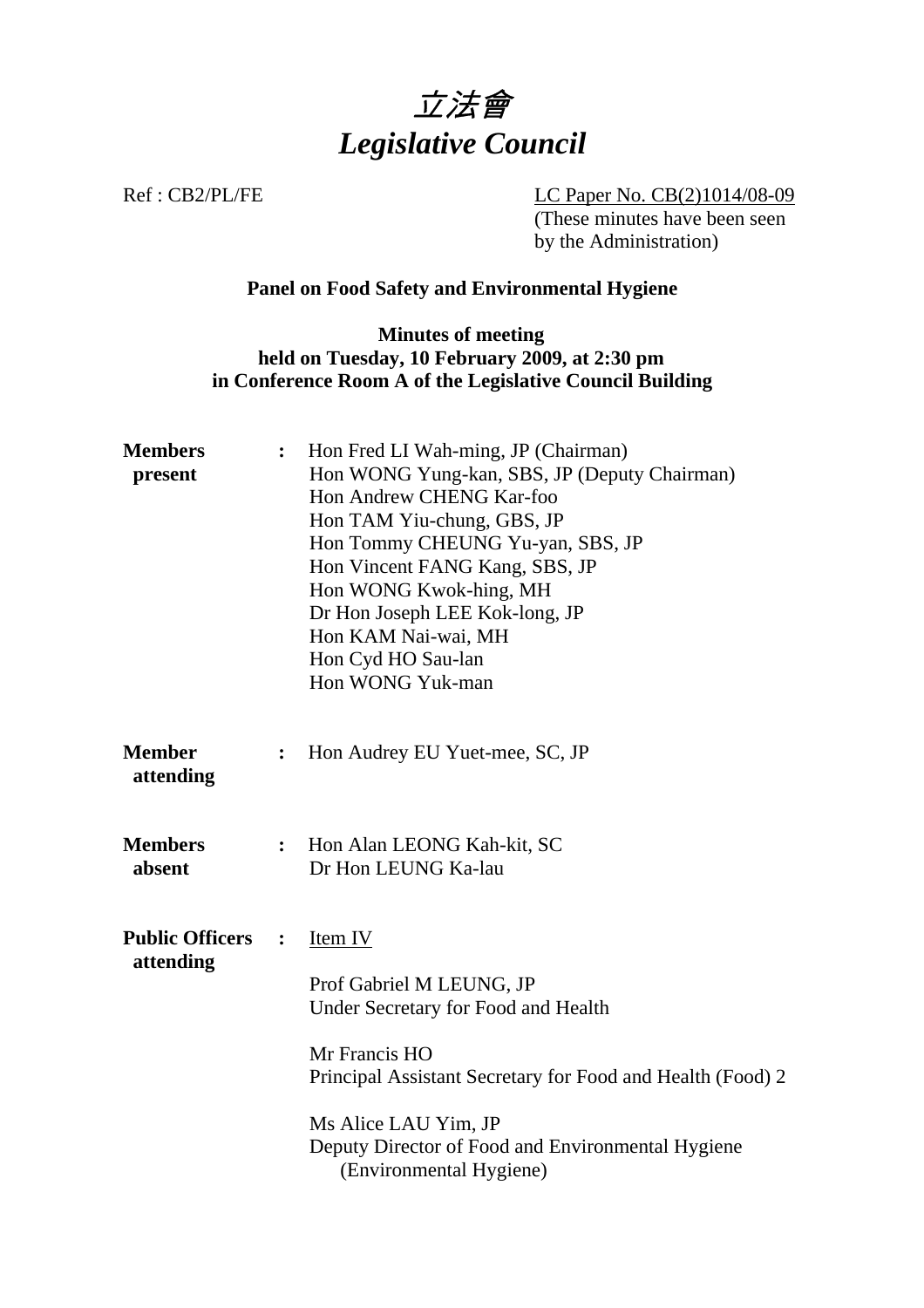|                               | Ms Rhonda LO Yuet-yee, JP<br><b>Assistant Director (Operations) 2</b><br>Food and Environmental Hygiene Department                       |
|-------------------------------|------------------------------------------------------------------------------------------------------------------------------------------|
|                               | Item V                                                                                                                                   |
|                               | Prof Gabriel M LEUNG, JP<br>Under Secretary for Food and Health                                                                          |
|                               | Mr Owin FUNG<br>Principal Assistant Secretary for Food and Health (Food) 3                                                               |
|                               | Dr LEE Siu-yuen<br>Assistant Director (Food Surveillance & Control)<br>Food and Environmental Hygiene Department                         |
|                               | Dr Thomas SIT Hon-chung<br><b>Assistant Director (Inspection &amp; Quarantine)</b><br>Agriculture, Fisheries and Conservation Department |
| <b>Clerk</b> in<br>attendance | Miss Mary SO<br>$\overset{\bullet}{\bullet}$<br>Chief Council Secretary (2) 5                                                            |
| <b>Staff</b> in<br>attendance | : Mr David LOO<br>Senior Council Secretary (2) 6                                                                                         |
|                               | Ms Sandy HAU<br>Legislative Assistant (2) 5                                                                                              |

Action

**I. Confirmation of minutes**  (LC Paper No. CB(2)785/08-09)

The minutes of the special meeting held on 18 December 2008 were confirmed.

### **II. Information paper(s) issued since the last meeting**

- 2. Members noted the following papers issued since the last meeting
	- (a) "Supplementary information on the structure review of the Pest Control Section" provided by the Administration (LC Paper No.  $CB(2)782/08-09(05)$ ; and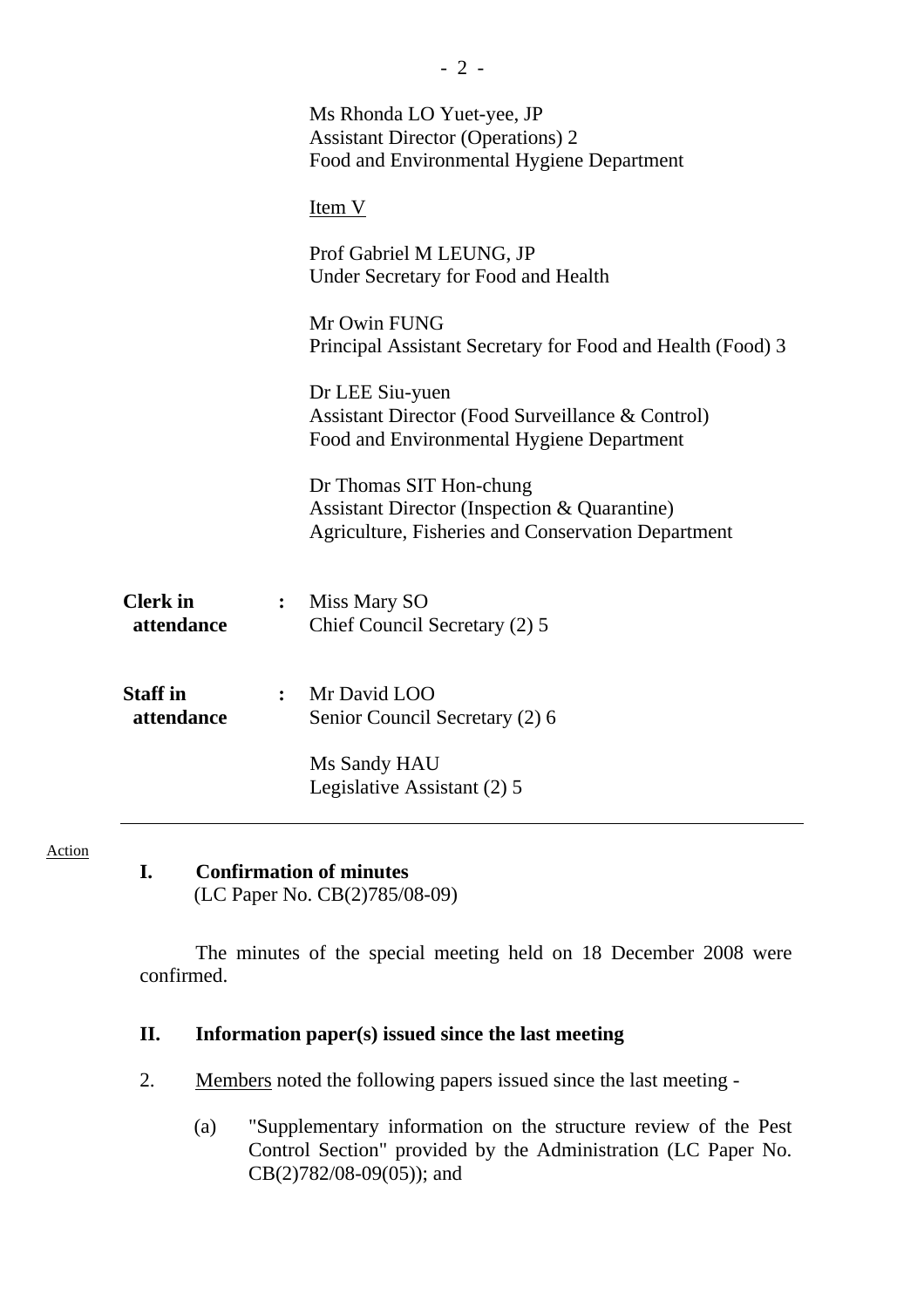- (b) Background paper entitled "Operation of the Pest Control Section
- under the Food and Environmental Hygiene Department" prepared by the Legislative Council Secretariat (LC Paper No. CB(2) 782/08-09(06)).

## **III. Items for discussion at the next meeting**

(LC Paper Nos. CB(2)782/08-09(01) and (02))

3. Members agreed to discuss the issue of avian influenza proposed by the Administration at the next regular meeting scheduled for 10 March 2009 at 2:30 pm.

4. Members noted Mr Alan LEONG's letter dated 10 February 2009 requesting the Panel to invite hawker associations, District Councils (DCs) and other stakeholders to give views on the review on hawker licensing policy (LC Paper No. CB(2)853/08-09(02)). Members agreed to do so at the March 2009 meeting and to extend the meeting duration for one hour to 5:30 pm.

# **IV. Review on hawker licensing policy**

(LC Paper Nos. CB(2)782/08-09(03) & (04) and CB(2)805/08-09(01))

5. Under Secretary for Food and Health (USFH) and Deputy Director of Food and Environmental Hygiene (Environmental Hygiene) (DD/FEH (EH)) briefed members on the views received from DCs, hawker associations and relevant stakeholders on the Administration's preliminary proposals on the review on hawker licensing policy, details of which were set out in the Administration's paper (LC Paper No. CB(2) 782/08-09(03)).

6. Members noted the submission from Dairy Products Beverage & Food Industries Employees Union (LC Paper No. CB(2)853/08-09(01)) and the submission from Wan Chai Hawker Bazaar Concern Group tabled at the meeting.

### *Hawker licensing policy*

7. Mr WONG Yuk-man criticised that the Administration's policy only focused on regulating hawking activities of licensed hawkers and taking enforcement against illegal hawking, without paying any regard to the values of the hawking trade on improving people's livelihood and stimulating local economy. Cases in point were the Administration's proposals to maintain the existing policy of not issuing new Itinerant Hawker Licences for selling wet and dry goods and not relaxing the current requirements for succession to and transfer of the Itinerant Hawker Licences and to only provide assistance to proponents of open-air hawker bazaars if they had identified suitable sites with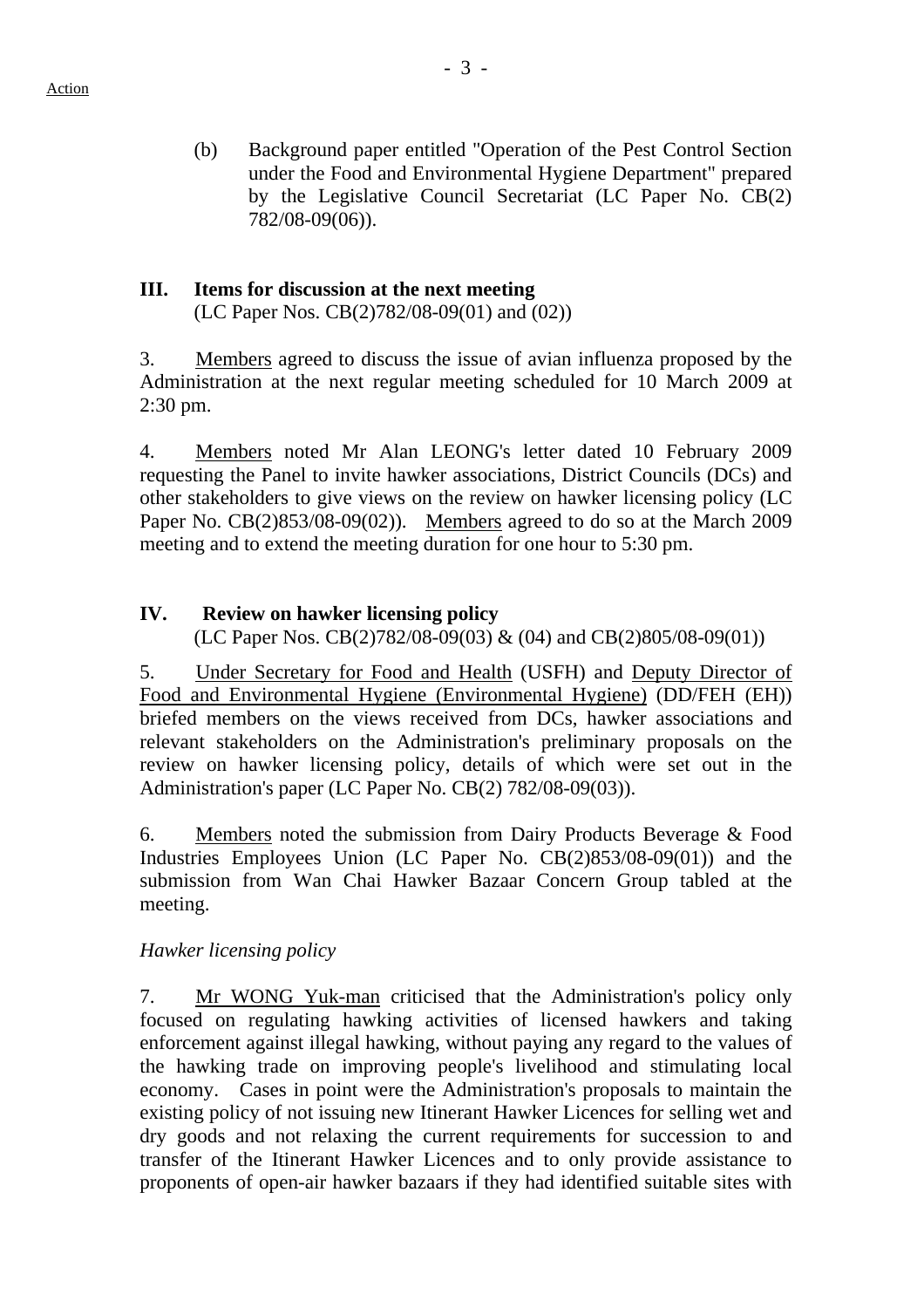support of the local districts and had satisfied the requirements on food safety and environmental hygiene. Mr WONG further criticised the Administration of adopting stringent control over itinerant hawkers to protect the interests of property developers.

8. Mr KAM Nai-wai said that if the policy objective of hawker licensing was to preserve the culture of street hawking and provide job opportunities on the conditions that public interests would not be undermined, cross-bureaux and inter-departmental collaboration was needed to ensure that such policy was implemented in full. Mr KAM pointed out that although FEHD supported the issuing of Fixed-Pitch Hawker Licences to former holders of Tobacco Hawker's Licence to trade in the eight sites located in the Central and Western District, the Police and the Transport Department (TD) had expressed reservation about the arrangement because of the concern over obstruction to public passageway.

9. Ms Cyd HO said that if the Administration truly wished to respond to the community views to retain and revitalise the hawking trade, it should, for instance, first conduct a survey of all the parks, country parks and bathing beaches before coming up with the necessary number of additional new Itinerant (Frozen Confectionery) Hawker Licences.

10. USFH responded that the Administration well recognised that street hawking, with its long history in Hong Kong, was part of the collective memory of the community. It also recognised that street hawking provided job opportunities and customers might find a cheaper source of goods, which were considerations particularly pertinent in time of economic downturn. These factors had been taken into due consideration in the current review on hawker licensing policy. There was, however, a need to strike a balance between fostering the hawking trade and preventing environmental hygiene problems, noise nuisance and obstruction to public passageway. USFH further pointed out that as about 1 300 fixed pitches were still vacant, there was no pressing need for the Administration to consider increasing the number of fixed-pitches for the time being. Instead, it was proposed that vacant pitches be allocated to existing licensees operating adjacent front-row pitches or to new operators. This would enhance the vibrancy of existing hawker bazaars without any significant implication on environmental hygiene.

11. To ensure that the hawker licensing policy would meet the needs and aspirations of the local community, which might vary from district to district, DD/FEH(EH) advised that the Administration had consulted all 18 DCs, over 20 hawker associations, existing licensees and other stakeholders, such as suppliers of hawkers.

12. Mr WONG Yung-kan said that over-regulation of hawking activities had stifled the hawking trade. Mr WONG urged the Administration to truly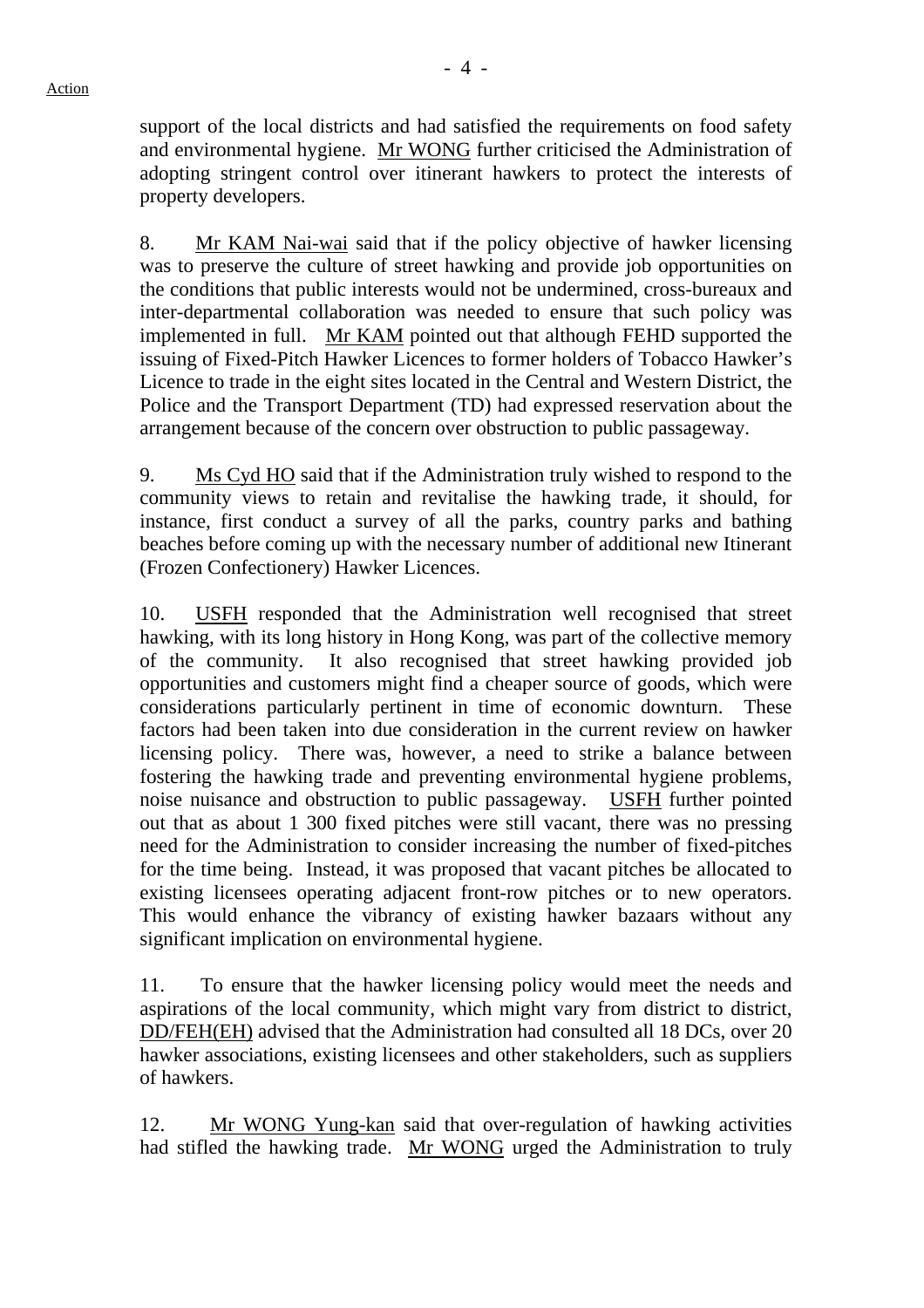listen to the views of the hawking trade as well as members of the public in its review on hawker licensing policy.

13. Ms Audrey EU requested the Administration to provide a paper setting out the views/concerns expressed by each of the 18 DCs on the Administration's preliminary ideas and proposals on the hawker licensing policy review.

# *Itinerant Hawker Licences*

14. While welcoming the Administration's proposal to additionally issue 30 new Itinerant (Frozen Confectionery) Hawker Licences (commonly known as "small ice cream vendors") thereby increasing the total number of licenses from the existing 28 to 58, Mr WONG Kwok-hing urged the Administration to further increase the number of these licences having regard to the difficulty of low-skilled persons to secure employment in the current poor economic climate.

15. In response to Mr WONG Kwok-hing's enquiry on when the proposed 30 new licences for small ice cream vendors would be issued, DD/FEH(EH) advised that, subject to members' support, this could go ahead before the completion of the full review on hawker licensing policy.

16. Mr KAM Nai-wai said that more new Itinerant (Mobile Van) Hawker Licences (commonly known as "ice cream vans") should also be issued. Mr KAM suggested that the Food and Environmental Hygiene Department (FEHD) should liaise with TD on identifying suitable fixed sites for ice cream vans to operate their business.

17. USFH responded that the reasons why the Administration had no plan to issue additional new Itinerant (Mobile Van) Hawker Licences at this juncture were twofold. First, suitable sites were difficult to identify, as ice cream vans had a natural inclination to station/park at areas with heavy pedestrian and vehicular traffic. Second, due regard must be given to the impact of the emissions produced by ice cream vans on the air quality and pedestrians on the street, as their engines must be kept running during operations.

18. Ms Cyd HO said that the fact that ice cream vans had to keep their engines on to carry on their business should not be made a reason for not issuing more new Itinerant (Mobile Van) Hawker Licences, as food premises selling frozen food also emitted pollutants from their equipment.

19. USFH responded that when technology development in future could solve the problem of prolonged running of engines during operation of ice cream vans, the possibility of issuing new licence of this type might be further discussed.

20. Ms Audrey EU said that instead of passively waiting for new technology to solve the problem of prolonged running of engines during operation of ice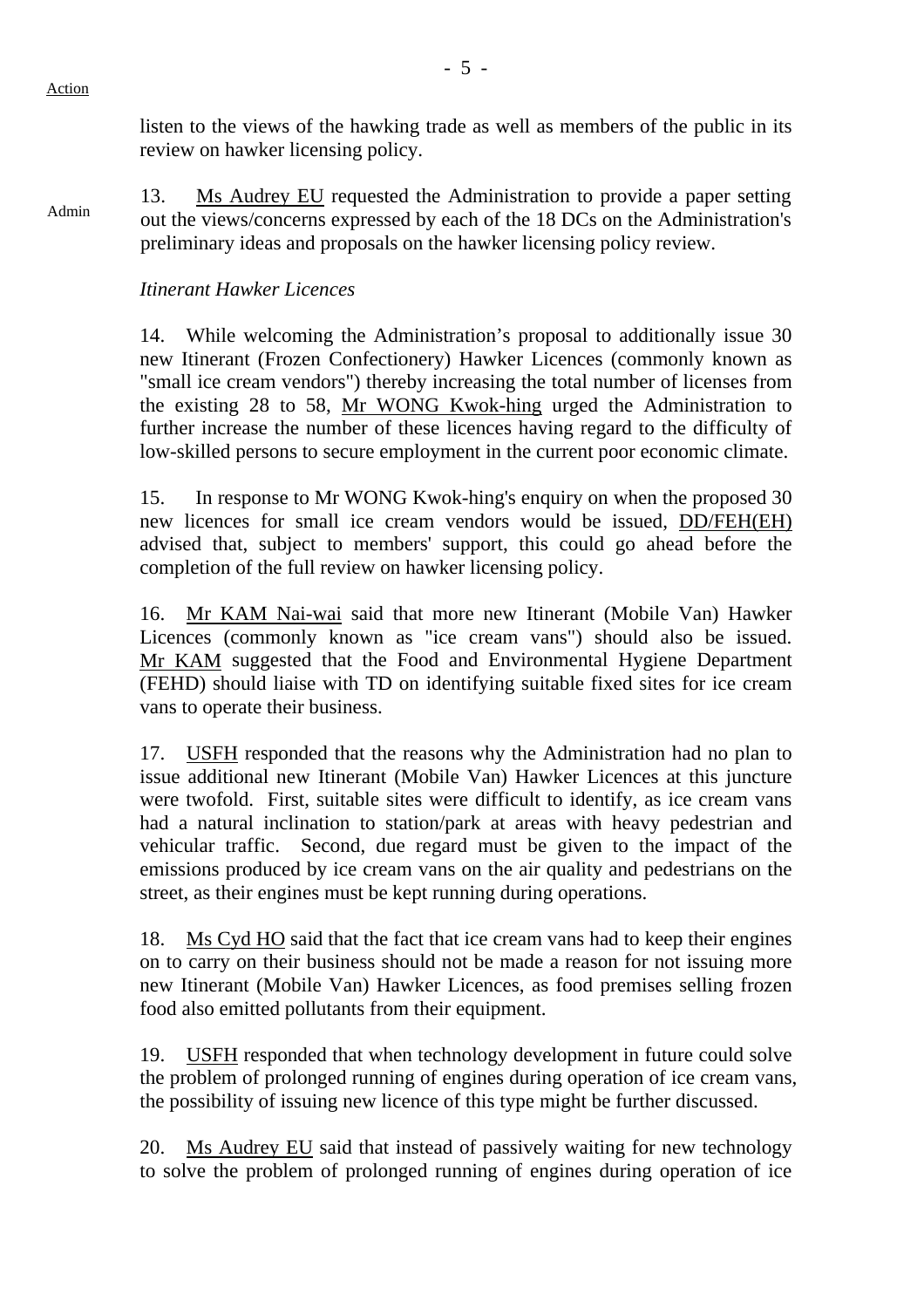cream vans, the Administration should create an environment which could encourage operators of ice cream vans to change their vans to more environmental-friendly ones, such as those powered by electricity.

### *Fixed-Pitch Hawker Licences*

21. Mr Vincent FANG welcomed the Administration's proposal to allow fixed-pitch hawker licensees in the front row to use adjacent vacant back-row pitches to expand their operating area while paying the relevant fees. In the light of this, Mr FANG asked -

- (a) whether the proposal would apply to all vacant pitches across the territory; and
- (b) whether the Administration would take back the vacant back-row pitches allocated to the front-row fixed-pitch hawker licensees if new operators expressed an interest in using these pitches.

22. USFH replied in the affirmative to (a). On (b), he advised that the Administration would not take back the pitches so allocated during the validity period of their licences.

23. Mr FANG further asked whether consideration could be given to relaxing the existing requirement whereby fixed-pitch hawker licensees must appoint a deputy if they were unable to carry on their business due to sickness, as many fixed-pitch hawker licensees were old persons or advancing old age.

24. USFH responded that under section 11 of the Hawker Regulation of the Public Health and Municipal Services Ordinance (Cap. 132), a fixed-pitch hawker licensee might appoint a person to be his deputy if he would leave Hong Kong or was incapacitated by illness for more than eight days. Any permission granted in respect of the above should not, except in very special circumstances, exceed a period of six months. A fixed-pitch hawker licensee could also apply for licence transfer to his immediate family member, i.e. parent, spouse, son or daughter, on the ground of old age or ill health.

#### *Fixed-Pitch (Cooked Food or Light Refreshment) Hawker Licence*

- 25. Mr Tommy CHEUNG asked whether consideration could be given to
	- (a) issuing new Fixed-Pitch (Cooked Food or Light Refreshment) Hawker Licences in vacant pitches previously used to operate "Dai Pai Tong", if the relevant DCs had no objection to the issuing of these licences; and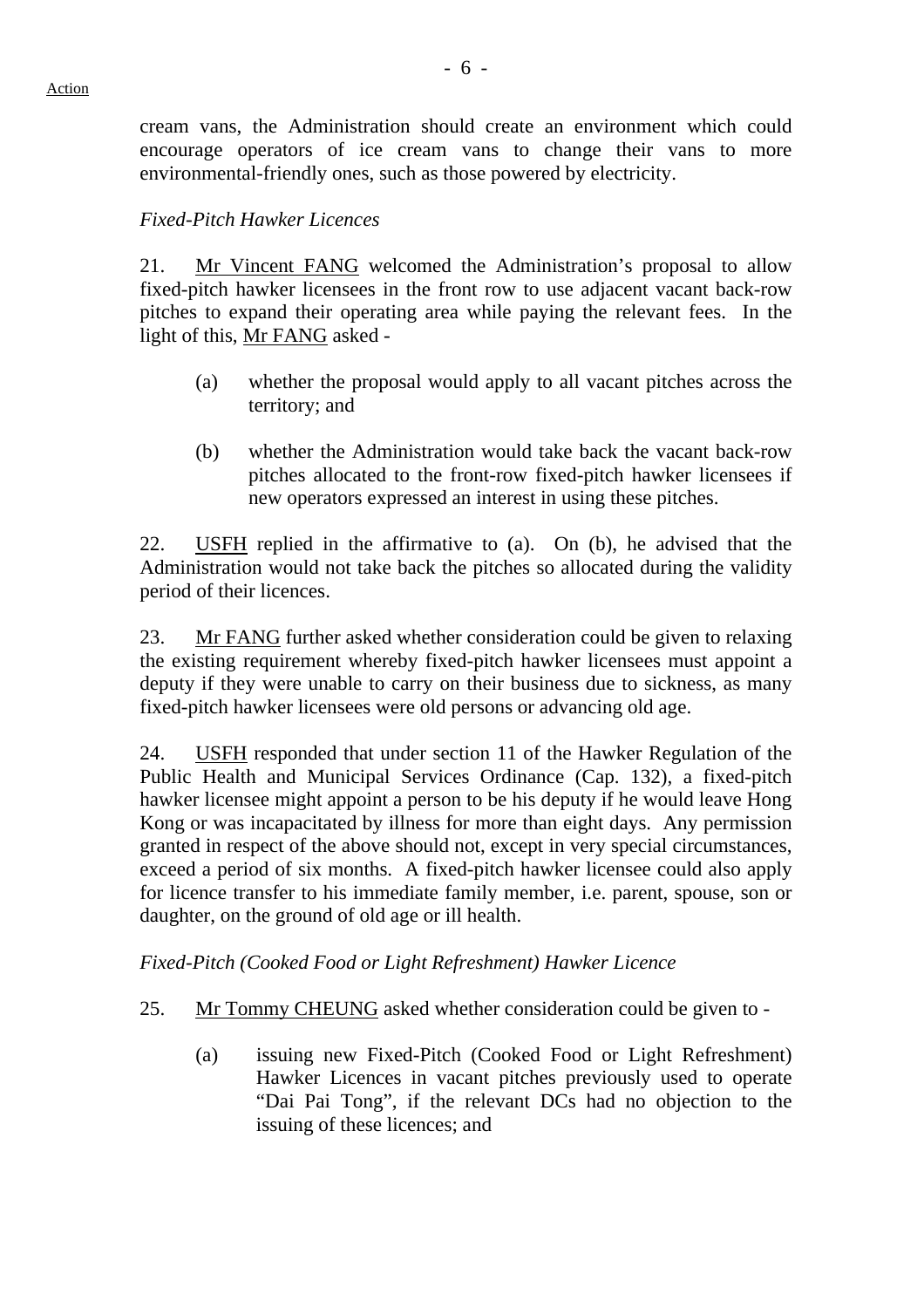- (b) according priority in issuing new fixed-pitch (cooked food or
	- light refreshment) hawker licences to former licensees or operators of "Dai Pai Tongs".
- 26. USFH and DD/FEH (EH) responded as follows
	- (a) in the event a "Dai Pai Tong" was to be closed down, under the proposed arrangements, the Administration would consult the relevant DC as to whether that "Dai Pai Tong" should be allowed to continue to operate in situ. If so, the Administration would consider allowing the licence to be succeeded by or transferred to the licensee's "immediate family members" or issuing a new licence to an interested new operator;
	- (b) the Administration would be willing to consider proposals of DCs on hawker licensing matters, including proposal to revive a formerly deleted "Dai Pai Tong" site. On receiving such proposals, relevant departments would be consulted; and
	- (c) it would not be fair to accord priority to former licensees or operators of "Dai Pai Tongs", especially if they had surrendered their licences under the voluntary surrender scheme (VSS) for a one-off ex-gratia payment (EGP) of \$60,000.

27. Mr Tommy CHEUNG said that instead of waiting for DCs to propose reviving formerly deleted "Dai Pai Tong" sites, the Administration should proactively consult DCs on allocating these sites to new operators. Mr CHEUNG surmised that many former holders of the Fixed-Pitch (Cooked Food or Light Refreshment) Hawker Licence would be willing to return the EGP to FEHD if the licence could be succeeded by or transferred to the licensee's "immediate family members" other than the spouse as was the current policy of the Administration.

Admin 28. At the request of Mr Tommy CHEUNG, USFH undertook to provide information in writing on the number and location of former "Dai Pai Tong" sites where the ex-licensees had surrendered their licences under the VSS.

*Open-air hawker bazaars* 

29. Mr Vincent FANG asked whether the Administration would reinstate fixed pitches in certain places, such as Tai Yuen Street in Wan Chai, if the reasons for relocating these pitches no longer existed.

30. Assistant Director of Food and Environmental Hygiene (Operations) 2 responded that reinstatement of fixed pitches, which had been deleted, would be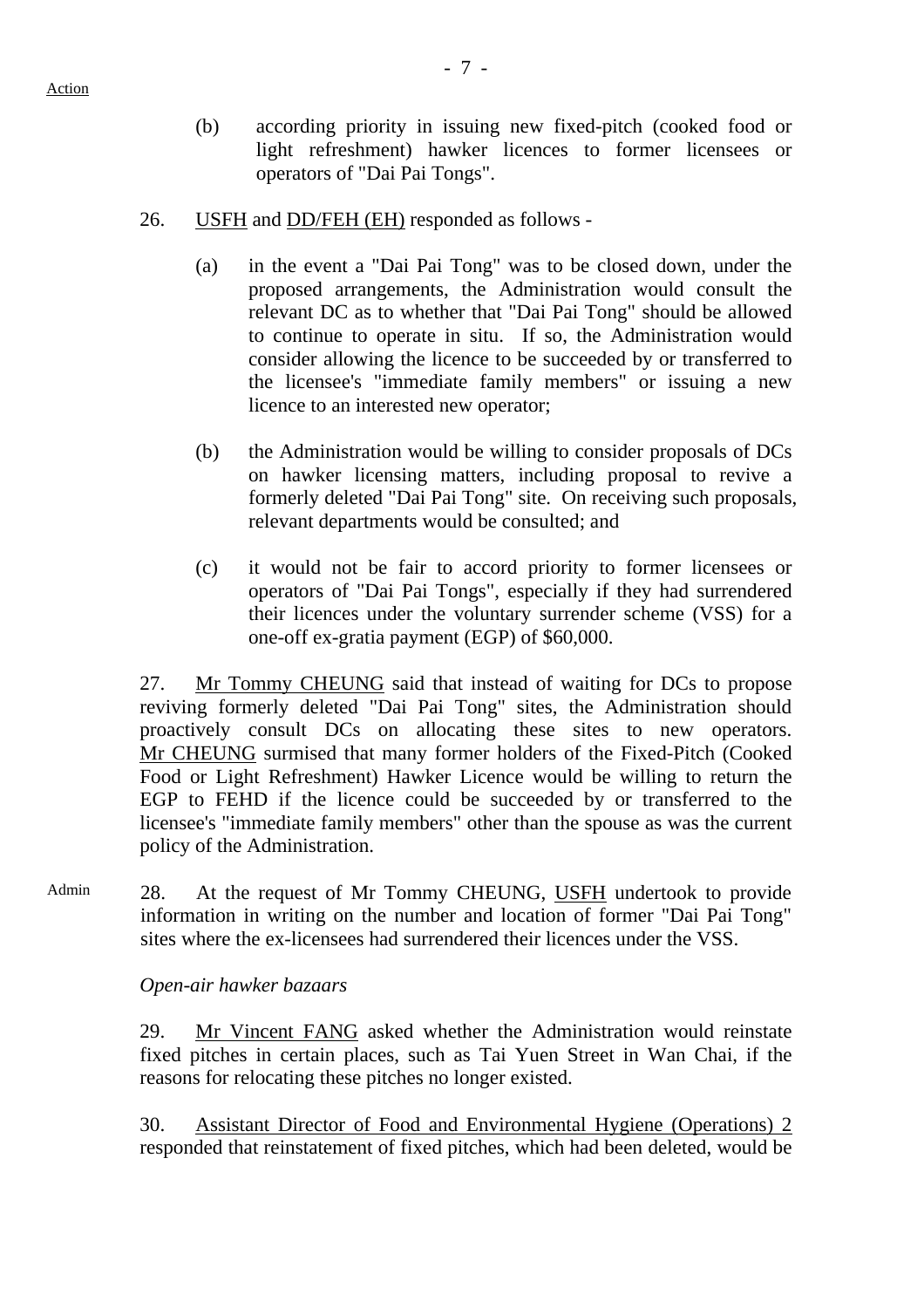Action

subject to the assessment of the government departments and the support of the DC<sub>s</sub> concerned.

31. Ms Audrey EU said that open-air bazaars rich in local characteristics could help boost Hong Kong's tourism attraction and provide job opportunities. Ms EU urged the Administration to take the initiative to explore with DCs on establishing open-air bazaars in their districts, as open-air bazaars established by members of the public generally had wider appeal than those established by the Administration. Ms EU further said that open-air bazaars needed not be confined to selling goods and could take various forms, such as serving as a venue for art performances, and could have different modes of operation, such as operating during night time or weekends.

32. USFH agreed that a bottom-up approach was the best way to establish open-air bazaars. This, however, did not mean that the Administration would just sit and wait for things to happen. The Administration stood ready to provide appropriate assistance to the proponents if they had identified sites, and would act as a conduit to garner support from the relevant DCs.

Admin 33. At the request of Ms Audrey EU, USFH agreed to provide a paper setting out the number, location and type of open-air bazaars established by members of the public in Hong Kong before the next meeting.

#### *Assistance to hawker licensees*

34. Mr Vincent FANG said that the Administration should help fixed-pitch hawker licensees to maintain their pitches, such as their electrical wiring, in a safe condition. Mr KAM Nai-wai also said that the job of FEHD should not only be issuing hawker licences, but should also assist the licensees in maintaining their pitches in a clean condition. For instance, the Administration should ensure that "Dai Pai Tongs" had adequate drainage system. Mr Tommy CHEUNG and Ms Cyd HO expressed similar views. Ms HO further requested the Administration to provide information in writing on the assistance it would render to hawker licensees to help them maintain their pitches in a clean and safe manner.

Admin

35. In closing, the Chairman hoped that the Administration could provide the information requested by members to facilitate further discussion on the review on hawker licensing policy at the March 2009 meeting.

#### **V. Finding of poultry carcasses in the New Territories**

36. USFH gave a verbal report on the recent finding of poultry carcasses in the New Territories as follows -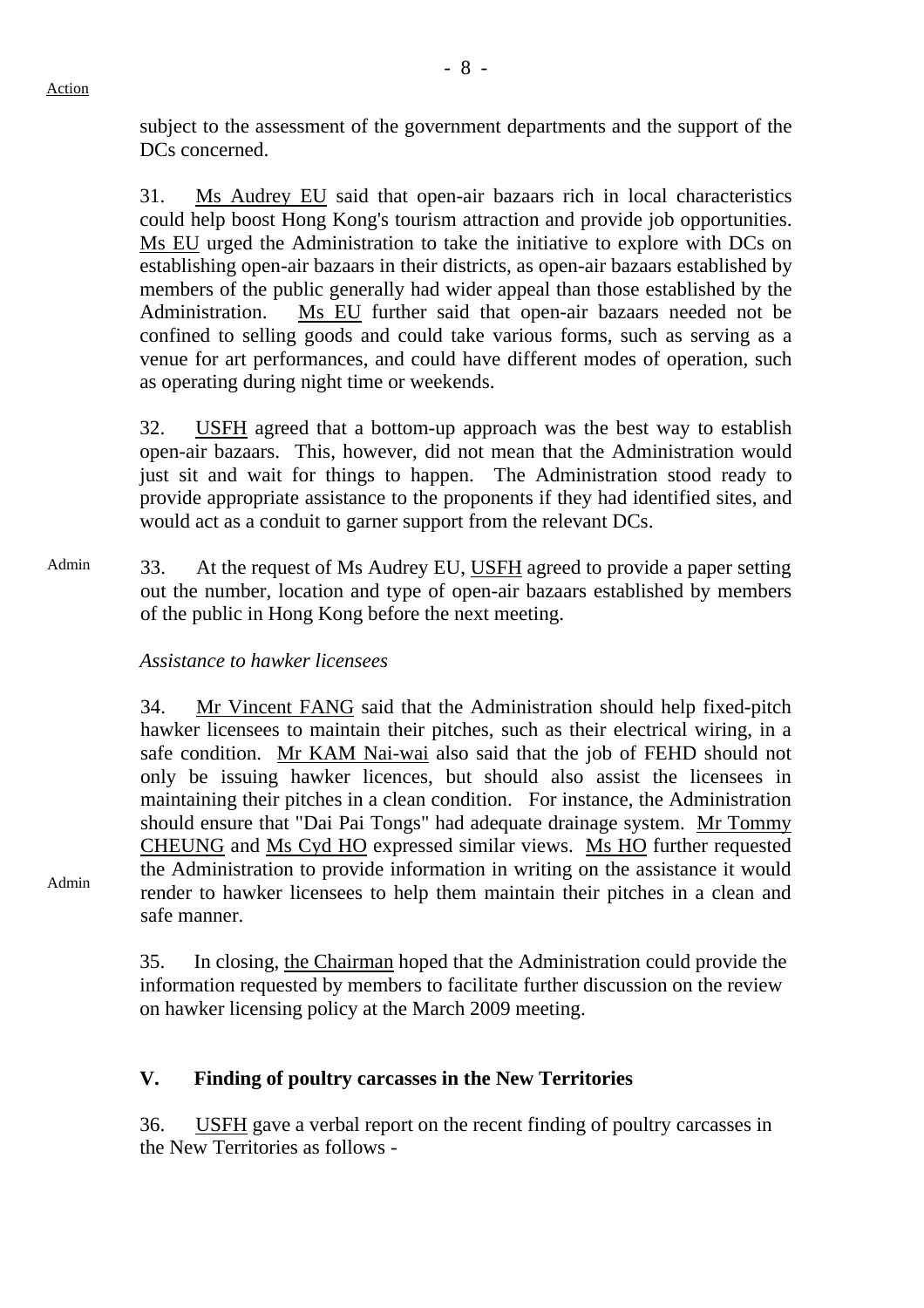- (a) since 29 January 2009 up to 11 am on 10 February 2009, 33 poultry carcasses were found along the western waterfront of the New Territories, including 19 chickens, five ducks, two geese, three wild birds and four unidentified birds. Nine of the 33 carcasses were confirmed to be H5N1 positive; two were suspected of the H5 virus and further confirmatory tests were being conducted; four were confirmed to be H5N1 negative and tests on the remaining carcasses were still going on. Latest information on the recent discovery of bird carcasses had been uploaded daily on the website of the Agriculture, Fisheries and Conservation Department (AFCD) and disseminated to the media and members of the public from 9 February 2009;
- (b) the Administration was very concerned about the incident and had taken the following actions to try to identify the possible causes of the recent discovery of bird carcasses -
	- (i) inspections had been made to the waterfront and its vicinity in the first instance by AFCD. As the locations concerned could only be accessed by mountainous roads and were sparsely populated, the possibility of people dumping carcasses at these locations and carrying out smuggling activities was not high;
	- (ii) inspections had also been made to all of the villages in the New Territories and the outlying islands to ascertain whether there was any unauthorised keeping of poultry. Hitherto, AFCD had completed inspections to all villages located along the coastal areas and no unauthorised keeping of poultry had been observed. However, several households in villages located in the inland of the New Territories had been found to keep poultry illegally. Prosecution action would be initiated against the law breakers. As the households detected for unauthorised keeping of poultry were located very far away from the coastal areas, such illegal acts should have no bearing on the recent discovery of bird carcasses; and
	- (iii) views had been sought from experts on whether prevailing water current and the weather were factors related to the discovery of bird carcasses. According to the assessment of the experts, water flowing from Zhujiang Kou and the western shoreline of Shenzhen passed through the Lingdingyang before reaching the western shoreline of the New Territories;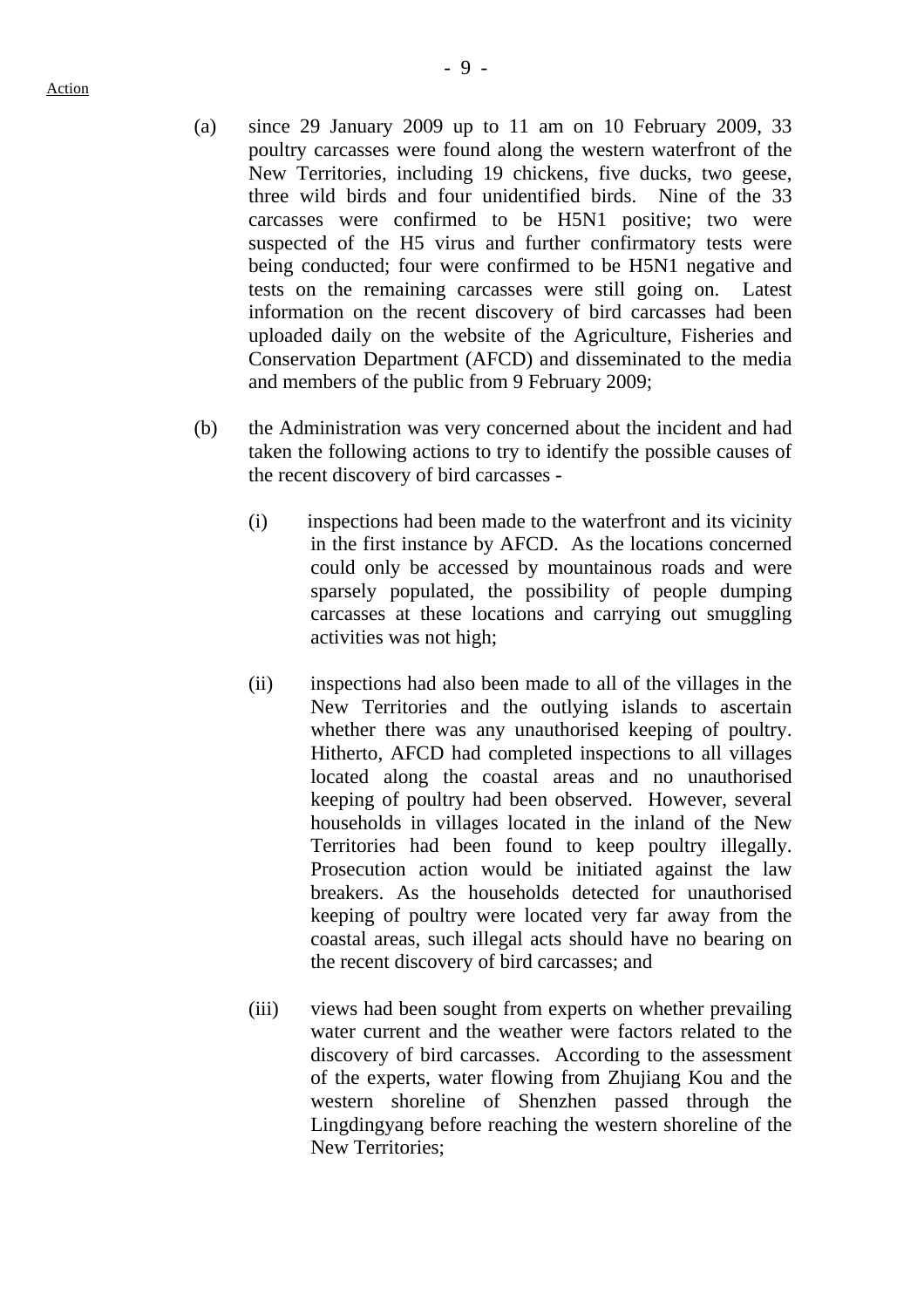- (c) to reduce the risk of avian influenza outbreak, inspections to retail outlets, the wholesale market and local farms had been stepped up; advisory letters had been sent to remind farmers to be vigilant on their farm biosecurity measures; poultry stall operators had been reminded to maintain good hygiene; more frequent thorough cleansing at retail markets and the wholesale market was conducted; and efforts on combating smuggling activities involving live poultry and live animals had been stepped up; and
- (d) FEHD had sent staff to specifically inspect the registered farms in Shenzhen and Guangdong in these two weeks to see whether there were any abnormalities. Representatives from the Administration had also been sent to Beijing to meet with the authorities concerned to exchange views on the recent discovery of bird carcasses in Hong Kong.

#### Discussion

37. The Chairman asked how many backyard poultry was found and whether tests had been conducted to the poultry for the H5 virus. Assistant Director (Inspection & Quarantine) replied that some 28 backyard poultry had been found in the past week and all of them had been tested to be H5N1 negative.

38. Mr WONG Yung-kan said that to better guard against avian influenza outbreaks in Hong Kong, regular testing for the H5 virus should be conducted to wild birds and migratory birds which were natural hosts of influenza viruses.

39. USFH responded that collecting faecal samples of live wild birds and migratory birds as well as the dead bodies of live birds and migratory birds in the Mai Po Nature Reserve and other places for the H5 virus testing was an ongoing process conducted by AFCD. USFH further said that from 29 January 2009 up to 11 am on 10 February 2009, AFCD had collected one dead grey heron in the Mai Po Nature Reserve, one dead peregrine falcon in Yau Kam Tau and one dead large-billed crow in Chun Kwan Road Ancient Kiln Park, all of which were tested positive for the H5N1 virus.

- 40. Mr WONG Yung-kan made the following points
	- (a) as the H5N1 virus could survive in dead poultry up to 23 days if refrigerated, the Administration should be vigilant about the virus spreading to humans through the handling and consumption of contaminated chilled poultry;
	- (b) the Administration should warn the public that they should not contact stray dogs or let their dogs contact dead bird carcasses; and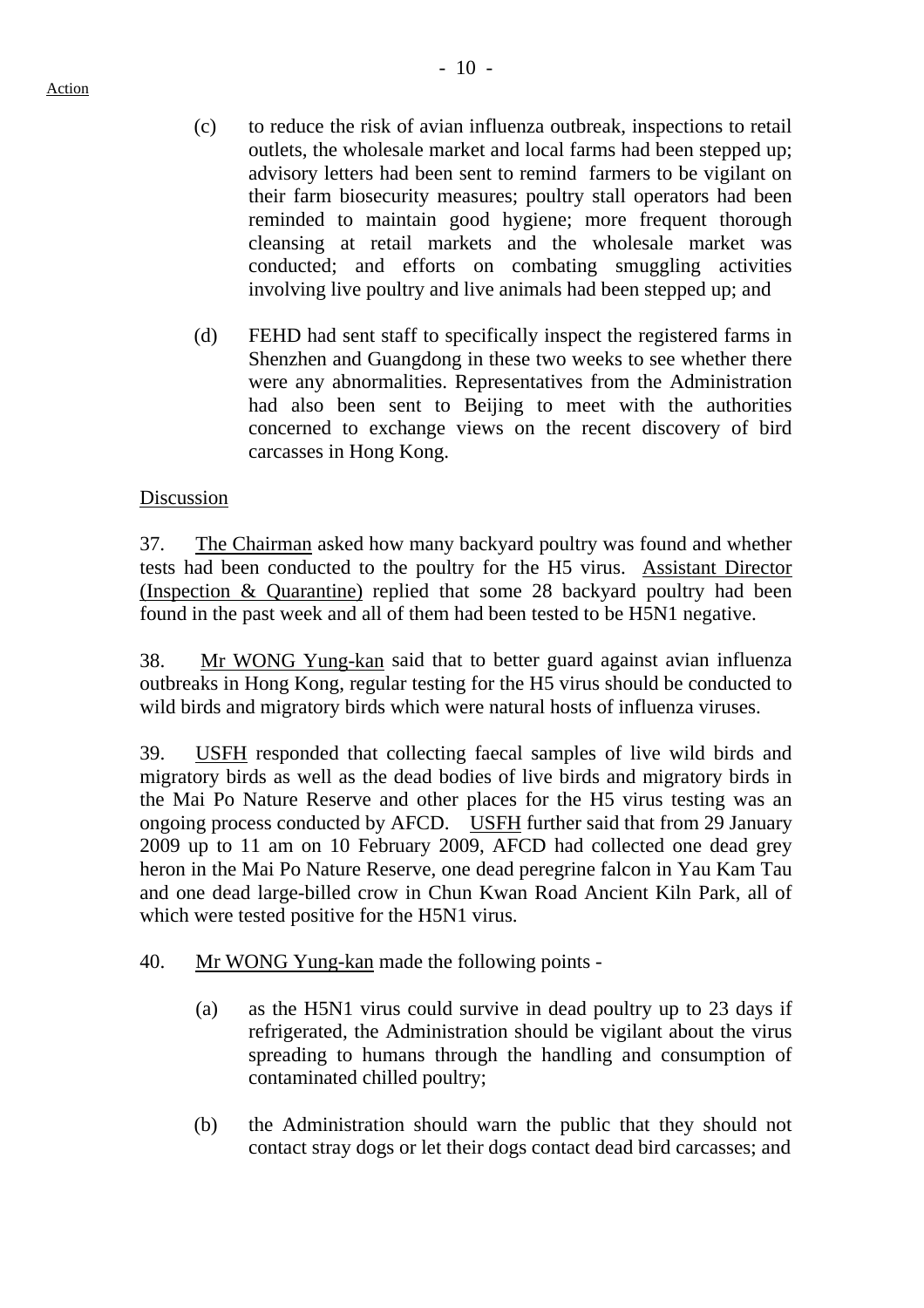(c) to avoid confusing the public, public health messages on guarding against seasonal influenza and avian influenza should be made separately.

41. Dr Joseph LEE asked whether the recent discovery of bird carcasses was a seasonal phenomenon. Dr LEE further asked about the measures that had been taken to protect people living in the remote areas of Hong Kong against being infected with avian influenza.

42. USFH responded that there were past incidents of finding of poultry carcasses along the shoreline of Hong Kong, but the scale had never been so large and within such a short time span as the recent incident. As regards Dr LEE's second question, USFH said that members of the public were regularly reminded to be vigilant against avian influenza infection, such as avoiding direct contact with poultry and birds or their droppings. Should they have fever and influenza-like illnesses during a trip or when coming back to Hong Kong, they should consult doctors promptly and reveal their travel history. The Centre for Health Protection of the Department of Health would conduct contact tracing and medical surveillance on the people who were involved in the recent cases.

43. Mr Vincent FANG said that although the bird carcasses found along the western waterfront of the New Territories were suspected to be drifted from the Mainland waters, no mention had been made by the Mainland authorities concerned as to there were any unusual patterns of infectious diseases in the Pearl River Delta Region recently. Mr FANG urged the Administration to maintain close communication with the Mainland side, which was vital to the effectiveness of Hong Kong's precautionary measures against avian influenza.

44. USFH assured members that the Administration had all along been keeping in close contact with the Mainland authorities concerned on the latest situation on avian influenza, as evidenced by the actions taken in paragraph 36(d) above. USFH further said that the Mainland side focused their inspections on poultry farms in Shenzhen, Dongguang, Zhuhai and Zhongshan following the recent finding of carcasses in the New Territories because these areas were close to waterfront and had chances for dead poultry carcasses to drift from Mainland waters to Hong Kong waters as mentioned in paragraph 36(b)(ii) above.

- 45. The Chairman asked
	- (a) whether the Administration had followed up with the Mainland authorities concerned and the World Health Organisation as to why the locations of the eight confirmed human cases of H5N1 in the Mainland were so widely scattered across the Mainland and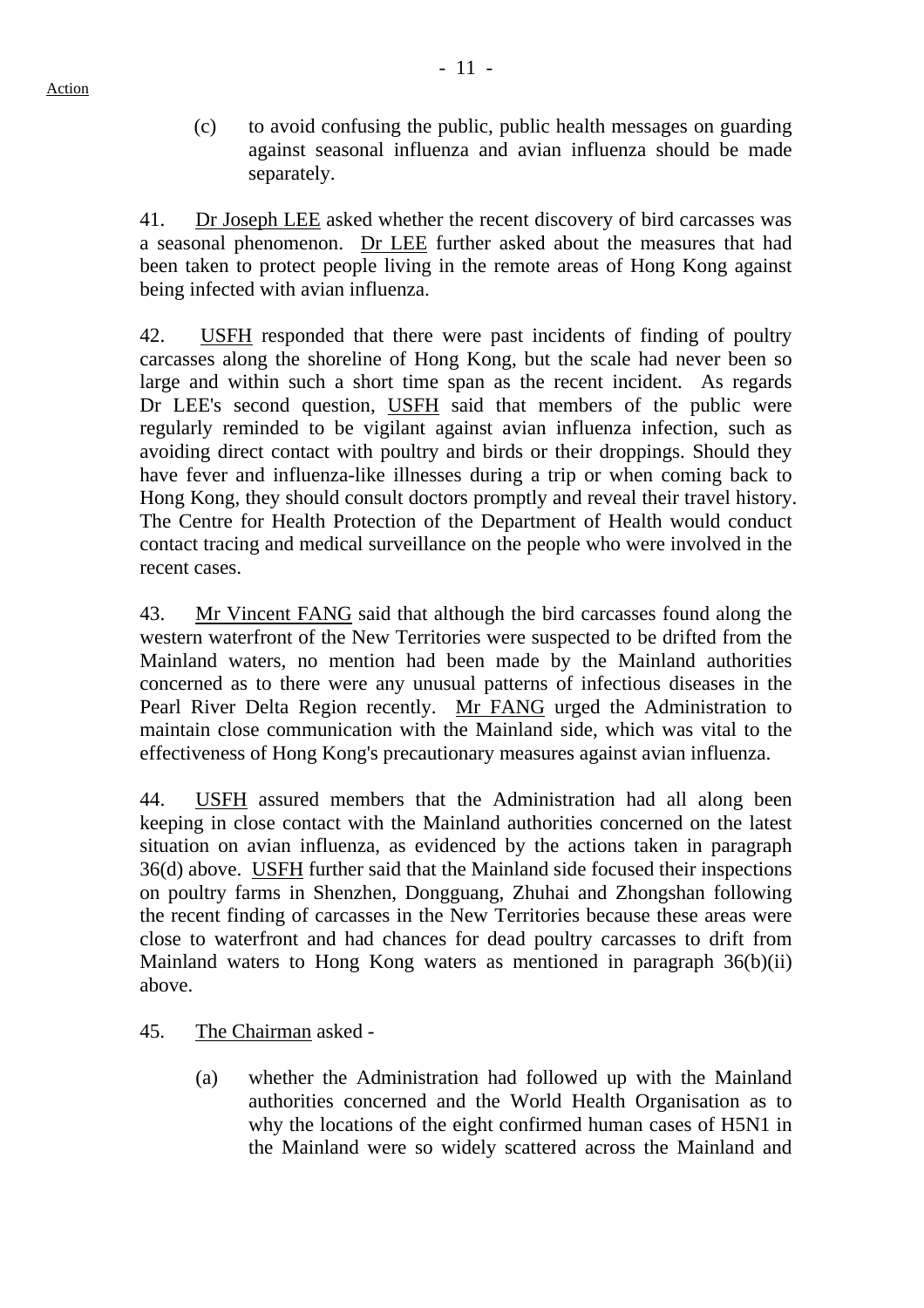there were no avian influenza outbreaks in the areas which the infected persons resided;

- (b) whether backyard poultry was permitted in Guangdong Province and Shenzhen;
- (c) why FEHD waited until 9 February 2009 to send staff to inspect the registered farms in the Mainland which supplied chickens to Hong Kong and whether the inspections were ad hoc or had been made known to the farms in advance; and
- (d) which Mainland authorities did the Administration meet in Beijing with regard to the recent finding of bird carcasses in the New Territories and which level of government officials from the Hong Kong attended the visit.
- 46. USFH responded as follows
	- (a) it was not unprecedented that there were no avian influenza outbreaks in the areas where humans were confirmed to be infected with the H5N1 virus. What was unusual in the Mainland case was that the eight confirmed human cases of H5N1 occurred within a four to five weeks' span. The Administration would continue to closely monitor the situation;
	- (b) to his understanding, backyard poultry was not prohibited in Guangdong Province and Shenzhen;
	- (c) the reason why FEHD could only dispatch staff to inspect the registered farms in Shenzhen and Guangdong which supplied chickens to Hong Kong on 9 February 2009 was due to the Lunar New Year holidays in the Mainland; and
	- (d) representatives from the Food and Health Bureau, led by the Permanent Secretary for Food and Health, and FEHD, led by the Director of Food and Environmental Hygiene, attended the visit to Beijing, and they were received by officials of equivalent ranks from the Ministry of Agriculture, the Ministry of Commerce, and the State General Administration of Quality Supervision, Inspection and Quarantine.